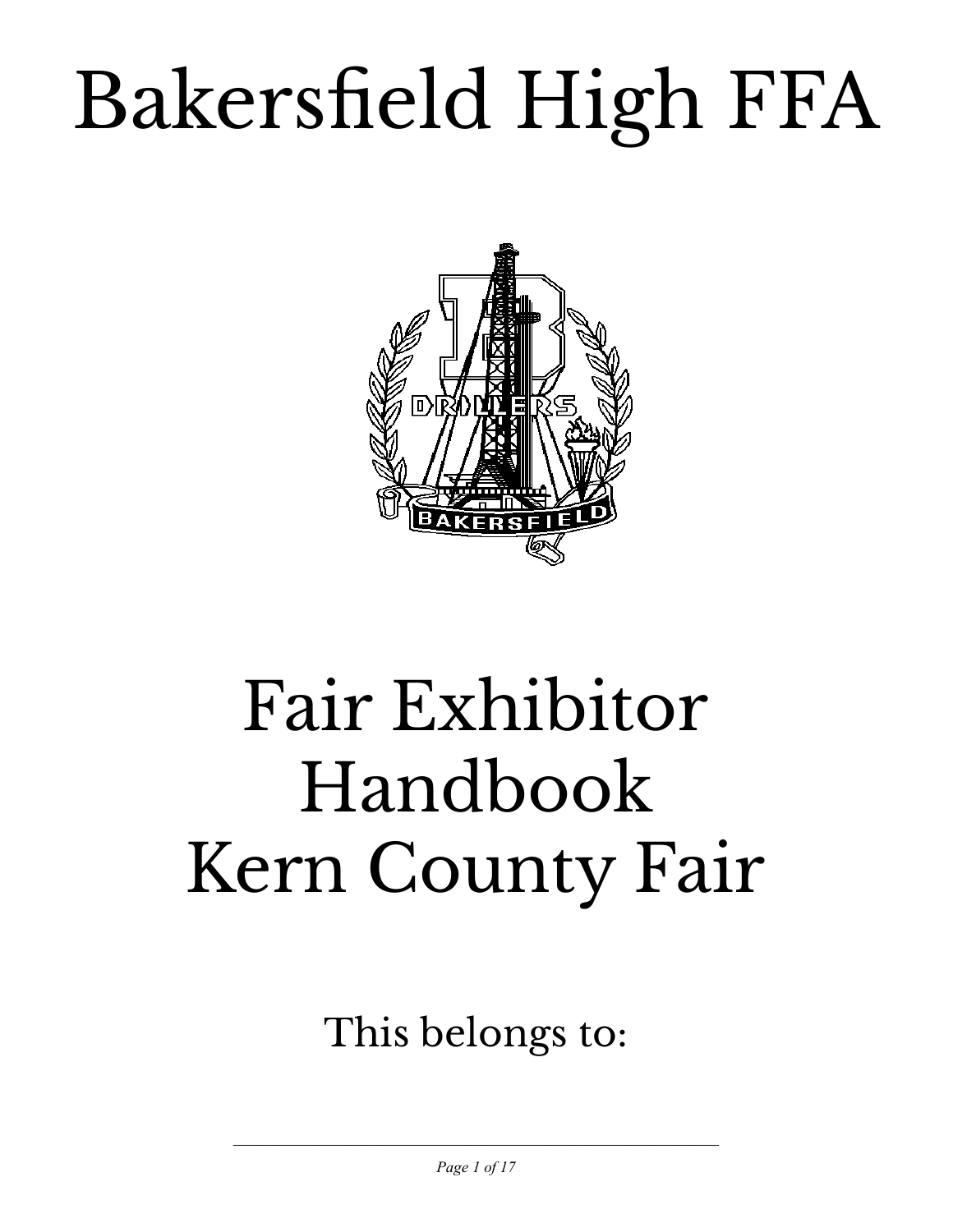#### IMPORTANT DATES

| <b>Description</b>                                                                                       | <b>Due Date</b>                                                                                                                                                                                                                                                                                                                                                                                                                                                                                                                                                                                                                                                                                                                                                                                                                                                                                                                                                                                                                                                                                                                                                                                                                                                                                                                                                                                                                                                                                                                                                                                                 |
|----------------------------------------------------------------------------------------------------------|-----------------------------------------------------------------------------------------------------------------------------------------------------------------------------------------------------------------------------------------------------------------------------------------------------------------------------------------------------------------------------------------------------------------------------------------------------------------------------------------------------------------------------------------------------------------------------------------------------------------------------------------------------------------------------------------------------------------------------------------------------------------------------------------------------------------------------------------------------------------------------------------------------------------------------------------------------------------------------------------------------------------------------------------------------------------------------------------------------------------------------------------------------------------------------------------------------------------------------------------------------------------------------------------------------------------------------------------------------------------------------------------------------------------------------------------------------------------------------------------------------------------------------------------------------------------------------------------------------------------|
| <b>Signed Fair Agreement</b><br>(The signature page is separate and<br>can be submitted electronically.) | Friday, May 21, 2021 (OR EARLIER)<br>Grades: Must have a 2.0 or higher for quarter 4 this year; if<br>below a 2.0, you need to enroll in summer school to fix it.<br><b>AET - NEW</b><br>$\bullet$<br>If you have <b>shown BEFORE</b> , all ag project entries<br>1.<br>must be up to date – all years by this date. Additionally,<br>FFA activities must be up to date.<br>Set Up (Gears Icon) – must be set up as an Entrepreneur<br>a.<br>project in the correct category<br>b. Business agreements -(PENCIL ICON) all parts<br>completed in their entirety (no partials allowed; all items<br>completely addressed in complete sentences.)<br>c. Budget (Red/Green $$$ Icon) – must have all Estimated<br>income and expenses listed<br>d. <b>Journal for Time in AET</b> $-A$ MONTHLY entry for<br>care of project (be very descriptive) and Weekly project<br>visit entries must be separately entered for the entire<br>summer; journal descriptions must be descriptive to<br>demonstrate what happened during monthly care and<br>project visits so that an outside person, for example an<br>administrator, looking at the project can understand the<br>project. Time at the fair also needs to be included as<br>well as any post-fair time to clean up the pens and thank<br>you letter writing time.<br>e. Finances – Weekly or bi-weekly entries for purchases of<br>animal, feed, supplies, livestock insurance, fair entries,<br>etc., must be entered. The sale of your animal and any<br>sponsors must also be included in the finance section as<br>well. YOU MAY NOT MAKE A LUMP SUM ENTRY |
|                                                                                                          | AT THE END OF THE PROJECT.<br><b>Project review</b> must be completed for every project<br>(Clipboard on Project Manager). This can be found on<br>the far right hand side of your project on the journal page<br>where all your SAEs are listed. Must include a detailed<br>description that is DIFFERENT each year. DO NOT<br>USE the example from AET of what to write. It should<br>explain what you learned in your project, the size and<br>scope of your project.<br>g. Reflection - Skills, Competencies, and Knowledge<br>This is the head/brain icon. It is tied to skills you<br>select with your business agreement (pencil - last<br>tab). It is a POST REVIEW. You will write about<br>these as you finish your project.                                                                                                                                                                                                                                                                                                                                                                                                                                                                                                                                                                                                                                                                                                                                                                                                                                                                          |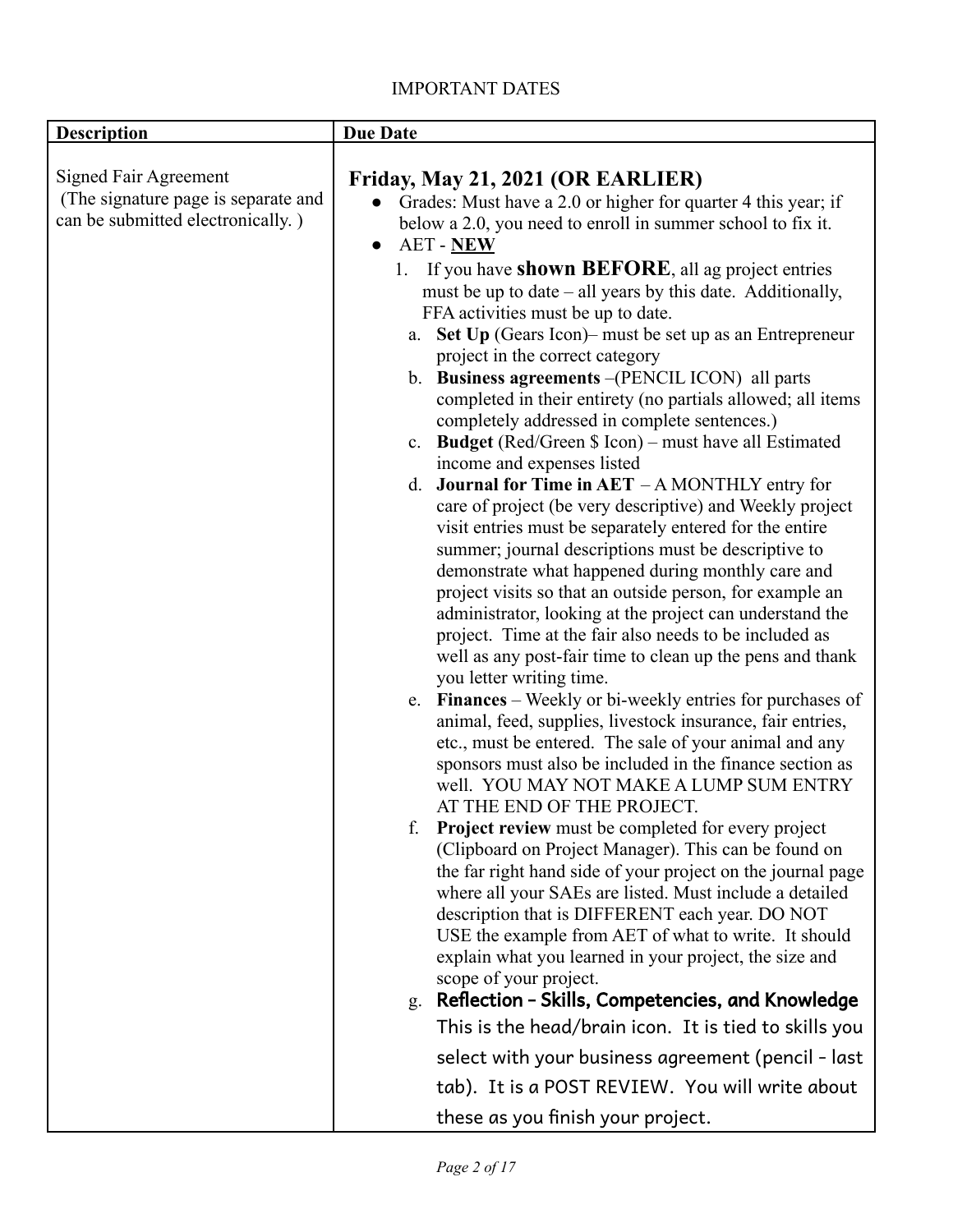|                          | h. FFA Activities - all chapter, section, region, state and<br>national level activities that you have participated in $-$ at<br>least for the current year – should be entered in AET at<br>minimum. It is recommended that ALL activities for<br>ALL years be entered. It will be a requirement in 2021.<br>2. If you are a new Exhibitor, you will have some ag project<br>entries to create by this date. Additionally, FFA activities<br>must be up to date. (see icons listed above)<br>a. Set $Up$ – must be set up as an Entrepreneur project in the<br>correct<br>b. Business agreements $-\text{all parts completed in their}$<br>entirety (no partials allowed; all items completely<br>addressed in complete sentences.)<br>c. Budget – must have all Estimated income and expenses<br>listed<br>d. FFA Activities - all chapter, section, region, state and<br>national level activities that you have participated in $-$ at<br>least for the current year – should be entered in AET at<br>minimum. It is recommended that ALL activities for<br>ALL years be entered. It will be a requirement in 2021. |
|--------------------------|-------------------------------------------------------------------------------------------------------------------------------------------------------------------------------------------------------------------------------------------------------------------------------------------------------------------------------------------------------------------------------------------------------------------------------------------------------------------------------------------------------------------------------------------------------------------------------------------------------------------------------------------------------------------------------------------------------------------------------------------------------------------------------------------------------------------------------------------------------------------------------------------------------------------------------------------------------------------------------------------------------------------------------------------------------------------------------------------------------------------------|
| Livestock Insurance      | Must be purchased by all students upon purchasing the animal; price<br>varies by animal cost and specie. No animal will have livestock<br>purchased on its behalf should death be eminent and insurance not<br>already purchased. The cost is based on the purchase price, but<br>usually ranges from \$18-\$35.                                                                                                                                                                                                                                                                                                                                                                                                                                                                                                                                                                                                                                                                                                                                                                                                        |
| SAE Learning to Do Grant | Available Friday, April 30 (Link here)<br>Due Friday, May 14 (or sooner)<br>Purpose:<br>Provide start up funds for livestock projects in the form of a<br>loan<br>2. Students have a community service component (which is tied<br>to the State & American FFA Degrees) to meet<br>3. Loan to be repaid by due date in application<br>4. Portion of funds repaid (if paid in full) - according to<br>application; please read for specifics - can be used toward<br>FFA Leadership Events during 2022 school year.                                                                                                                                                                                                                                                                                                                                                                                                                                                                                                                                                                                                      |
| School Farm Work Days    | We will need to do some prep work at the school farm.<br>Students keeping their animals need to come to at least 2 work days,<br>but we understand that there are other commitments. The proposed<br>work days are:<br>May 15<br>May 22<br>June 5<br>Please complete Farm Work Day Google Form so we know which<br>days you are committing to.                                                                                                                                                                                                                                                                                                                                                                                                                                                                                                                                                                                                                                                                                                                                                                          |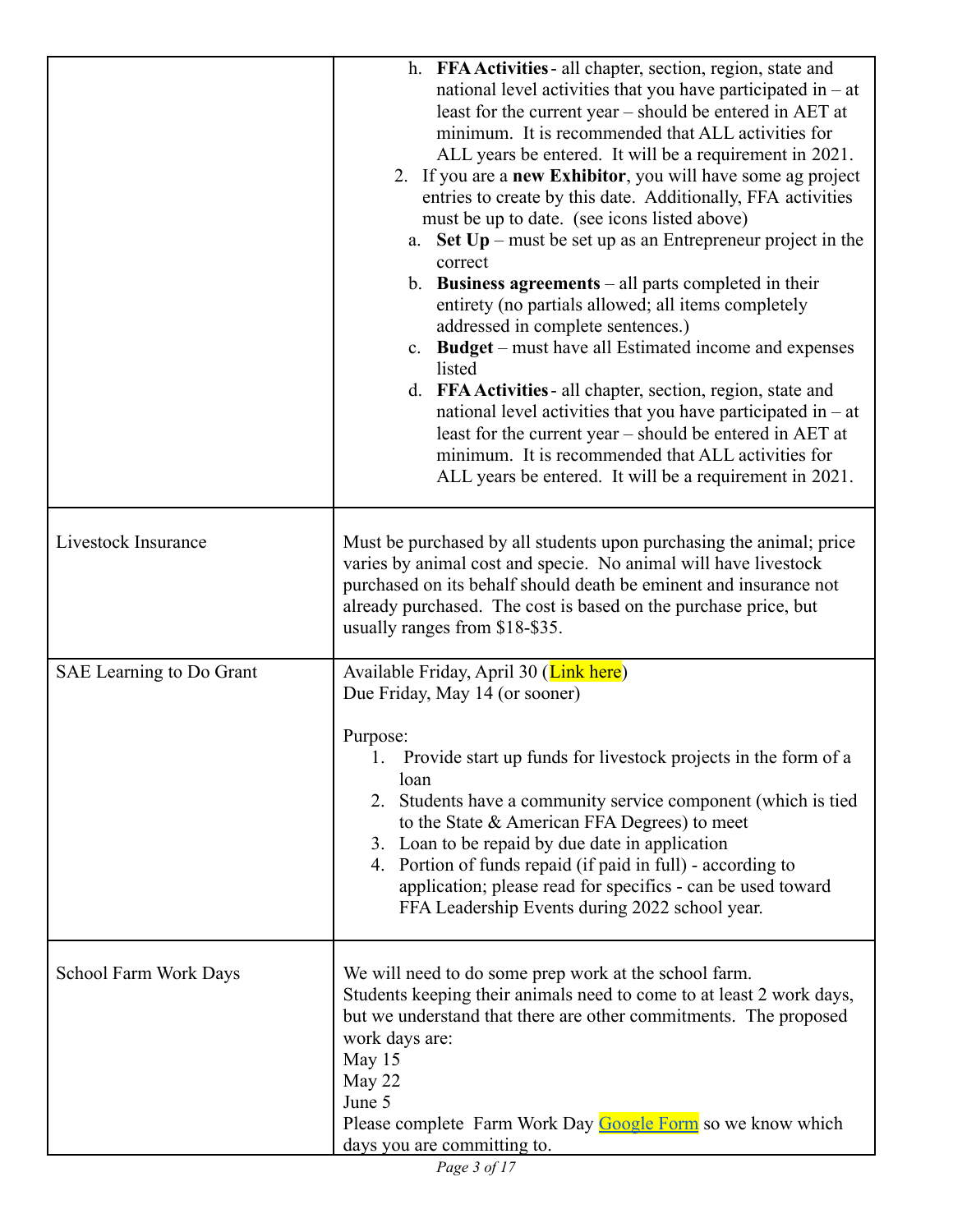| Kern County Fair Entries                                                                                                             | Dates and Fees Vary by specie – refer to Entry Catalog. It can be<br>found ONLINE.<br>It is <b>YOUR</b> responsibility to know the rules and due dates for the<br>KC Fair each year as there are always changes. Please be sure to<br>read the catalog and ask questions for clarification.                                                                                                                                                                                                                                                                                                                                                                                                                                                                                                                                                                                                                                                                  |
|--------------------------------------------------------------------------------------------------------------------------------------|--------------------------------------------------------------------------------------------------------------------------------------------------------------------------------------------------------------------------------------------------------------------------------------------------------------------------------------------------------------------------------------------------------------------------------------------------------------------------------------------------------------------------------------------------------------------------------------------------------------------------------------------------------------------------------------------------------------------------------------------------------------------------------------------------------------------------------------------------------------------------------------------------------------------------------------------------------------|
| <b>MANDATORY PARENT AND</b><br><b>EXHIBITOR MEETING</b><br>(Must attend same meeting!)<br>Monday, August 16, 6:30-7:30 pm,<br>IT 109 | Both parent and exhibitor must be present together<br>Records up to date as verified in AET<br>Rules<br>Expectations<br>$\bullet$<br>Transportation<br>Missing work= Student & Teacher Communication BEFORE<br>$\bullet$<br>the fair starts<br><b>Excused Days</b><br>$\bullet$<br>Tentative schedule<br><b>Fair Dates</b><br>$\bullet$<br><b>Cost for Fair Bedding</b><br>$\bullet$<br>Barn Set up- USUALLY Saturday preceding livestock<br>$\bullet$<br>entrance onto fair grounds<br><b>Exhibitor Passes</b><br>Parent & family passes and parking passes- purchase before<br>$\bullet$<br>the first day of fair<br>After auction, each barn will organize their tack and Barn<br>Decorations being taken down and organize haul out as<br>assigned by Fair.<br>Haul Out: Mandatory Clean Up on day assigned by Fair<br>$\bullet$<br>Fair Thank You Letters – rough draft due before end of<br>Quarter 1<br>Ag Class + $8th$ Period Concurrent Enrollment |
| <b>AET</b>                                                                                                                           | <b>NEW for 2021:</b><br>As a part of each project visit, it will be required that each student<br>show their AET records for the previous week.<br>To be included, but not limited:<br>Hours worked with the project, vaccination records, entries<br>(pictures, picking up materials, etc.), and any marketing as well<br>as the project visit should be recorded each week;<br>Purchases made for the project (farm lease, feed, animal<br>$\qquad \qquad \blacksquare$<br>purchase, livestock insurance, fair entries, etc.) should be<br>recorded in the finance section;<br>Any summer FFA activities should also be recorded too.                                                                                                                                                                                                                                                                                                                      |

٦

Г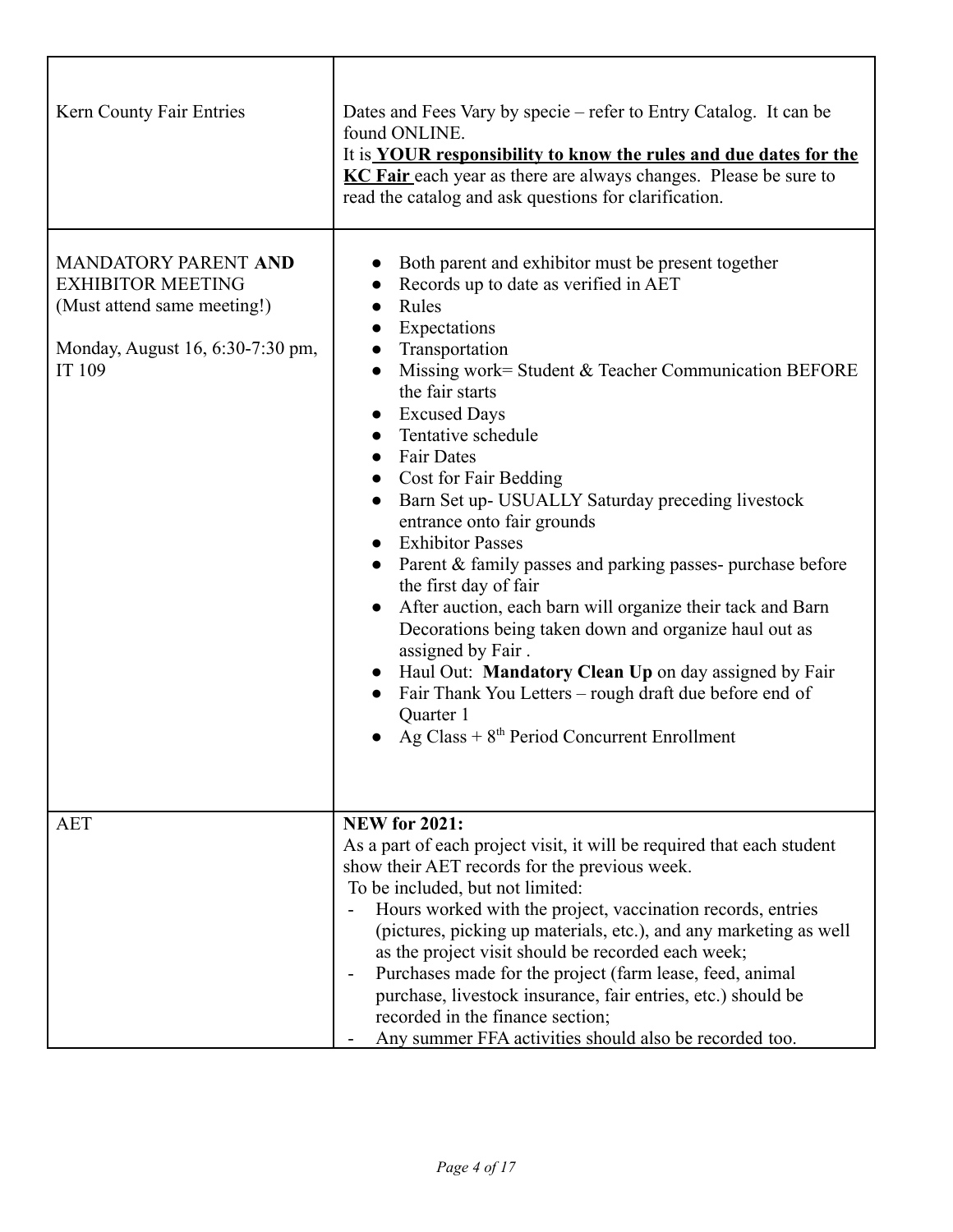## **Showing Requirements for 2021**

- 1. Students planning on attending the Kern County Fair MUST have a 2.00 **GPA on the report card for quarter 4**. **Summer school to replace a low grade and fix the GPA can rectify the situation.** If the animal is purchased prior to the end of quarter 4 and a 2.00 is not met by the end of the 2021 summer school sessions, all entries made to the livestock office will be pulled for failure to meet this criteria.
- 2. Exhibitors from last year must also show a 2.00 GPA from the first semester.
- 3. Exhibitors must turn in their rough draft of their thank you letter prior to the end of Quarter 1 of 2021. Failure to turn in an appropriate letter that includes information about the student, their animal, their experiences raising and showing the animal, and their plans for the funds received will be deemed the same as not turning a letter in at all.
- 4. As printed in the current FFA activities calendar, exhibitors must have attended five chapter meetings during the current school year. Students entering at the spring semester are only required to have attended three meetings. Those who are incoming to the program as new members in the upcoming year are exempt from this rule.
- 5. Graduates may exhibit under the following conditions:
	- a. They must be eligible and apply for their State and/or American FFA Degree which must be applied for and qualify for in the year they intend to show. If eligible to have received the State Degree during high school and did not apply, then they are not eligible to exhibit under the BHS FFA program;
	- b. Keep their animals penned with the BHS FFA animals at the fairgrounds during the Kern County Fair;
	- c. May only exhibit at the fair directly after their graduation and the ONE following year provided that criteria (a) will be met AND no other rules during previous fairs have been violated;
	- d. Must be studying agriculture at a community or four-year college and/or be working in the agriculture industry.
- 6. Students MUST have a "C" or higher in their agriculture class(es).
- 7. Prior approval by the advisor is required for all students and their fair projects.
- 8. Be enrolled in a regular agriculture class for the Fall Semester of the year in which they are showing.
- 9. Students in high school for the fall will also be required to enroll in the Agriculture Production Class or Ag Communications class, which is an  $8<sup>th</sup>$  period class, whichever is offered by the district at the time. The grade will be based on the following items.

*AET/Records: 20%; Project Visitations: 40%; Positive Exhibition and follow up- County Fair: 40% \*\* Positive Exhibition means that there are no problems experienced at the fair.\*\**

- 10. Any attempt to enter an animal without the advisor's permission and signature will result in automatic removal from the chapter and its activities permanently.
- 11. Students **need to own the official livestock uniform** by fair time which includes:
	- FFA jacket and tie or scarf
	- White pants AND White button-up shirt
	- Show boots (neutral colored) or black or white tennis shoes
	- Orders must be placed by August 1<sup>st</sup> at the latest. [www.ffa.org](http://www.ffa.org) is where you can purchase the FFA jacket. Please see your advisor BEFORE placing your order as it needs to be sized. You also need the Chapter Number.
- 12. The money to purchase the animal, feed, entry fees, medication, other needed supplies or equipment, and veterinary services (Personal sources or bank loan) are to be provided by the exhibitor and/or with the assistance of the parents/guardians.
- 13. Facilities to house the animal -- personal or pen at BHS school farm (agreement must be on file).
	- a. All students will be required to pay \$125 per animal for every 4 month period due within 15 days of the animal arriving at the farm. Thereafter, \$10 per day will be added on for each day it is late until 15 days has been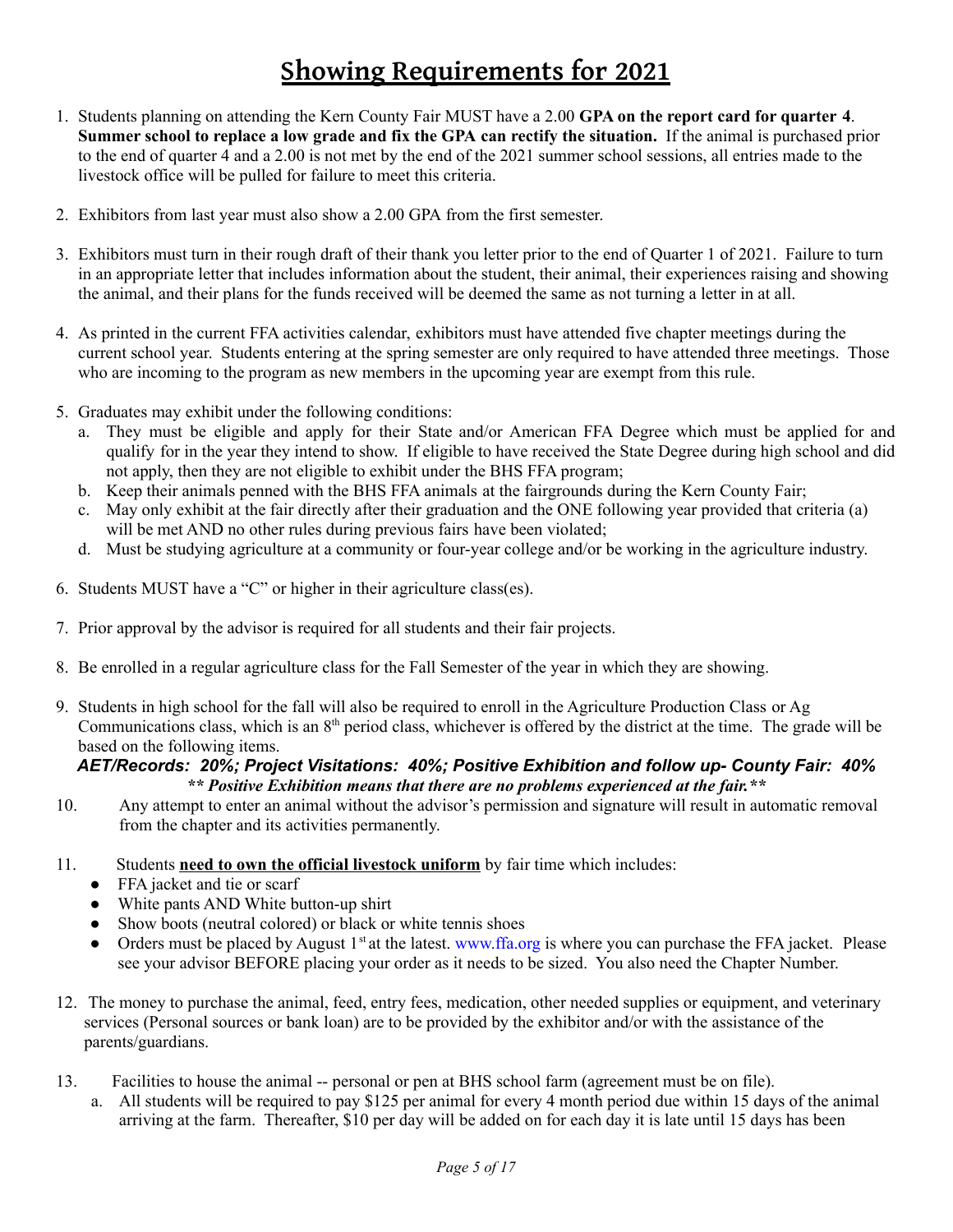reached. On that 15<sup>th</sup> day if the balance has not been paid, you can move your animal to another facility OR take it to the auction.

- This is subject to change yearly by the property owners based on water prices and property taxes. Prior notice will be provided in the written contract.
- 14. Students must regularly update the AET record book online; this is to be done weekly. It is will be counted toward the project visit grade. Warnings can be assigned for failure to complete the AET/record book portion of the project.
- 15. Students must care for, manage and be in possession of the animal in Kern County for the ownership period required by the fair.
- 16. All exhibitors planning to sell their animal at the auction need to have commitments from buyers/sponsors to cover the cost of all expenses for the budget of the animal before entries will be signed.
	- a. A rough draft of the sponsor/buyer letter is due two weeks prior to fair entry deadline.

#### **Animal Care**

#### **Feeding**

- $\Box$  Feed should be available at all time if you are free feeding. Hand feeding should be done in the morning and evening.
	- o This regular feeding schedule promotes a healthier animal, which will promote better weight gain. Irregular feeding can lead to sickness and/or weight loss.
- $\Box$  Use the same type of feed, and mix the last 1/3 of the bag of feed with the new bag of feed in the event that the new bag is a hotter ration.
- ⮚ Animals should NEVER be without feed.
	- o Plan ahead and watch how much feed you have left. Warnings will be given for each occurrence of feed being unavailable. BIG RULE: If they don't eat….YOU DON'T EAT!

#### **Handling animals**

- ⮚ Handle your animal a **minimum** of three times per week.
	- o Every day would be ideal. This includes exercise, grooming, and showmanship practice.
- ⮚ Animals will be healthier, gain more weight. Animals respond better being worked every day.
- ⮚ During a project visit, you need to be able to show your handling skills.
- $\Box$  If you are unable to handle the animal during a project visit, you will be unable to handle it at fair.

Ethics & Quality Assurance

**RECURRING CERTIFICATION**: All students must attend the training to earn their certificate of Ethics and Quality Assurance BEFORE they can submit their entries into the fair.

Only those drugs or medicines approved by a veterinarian are able to be used if you wish to exhibit with **Bakersfield FFA. This is a new state rule.**

Only those supplements and additives that are approved by a veterinarian or advisor are able to be used if you **wish to exhibit with Bakersfield FFA.**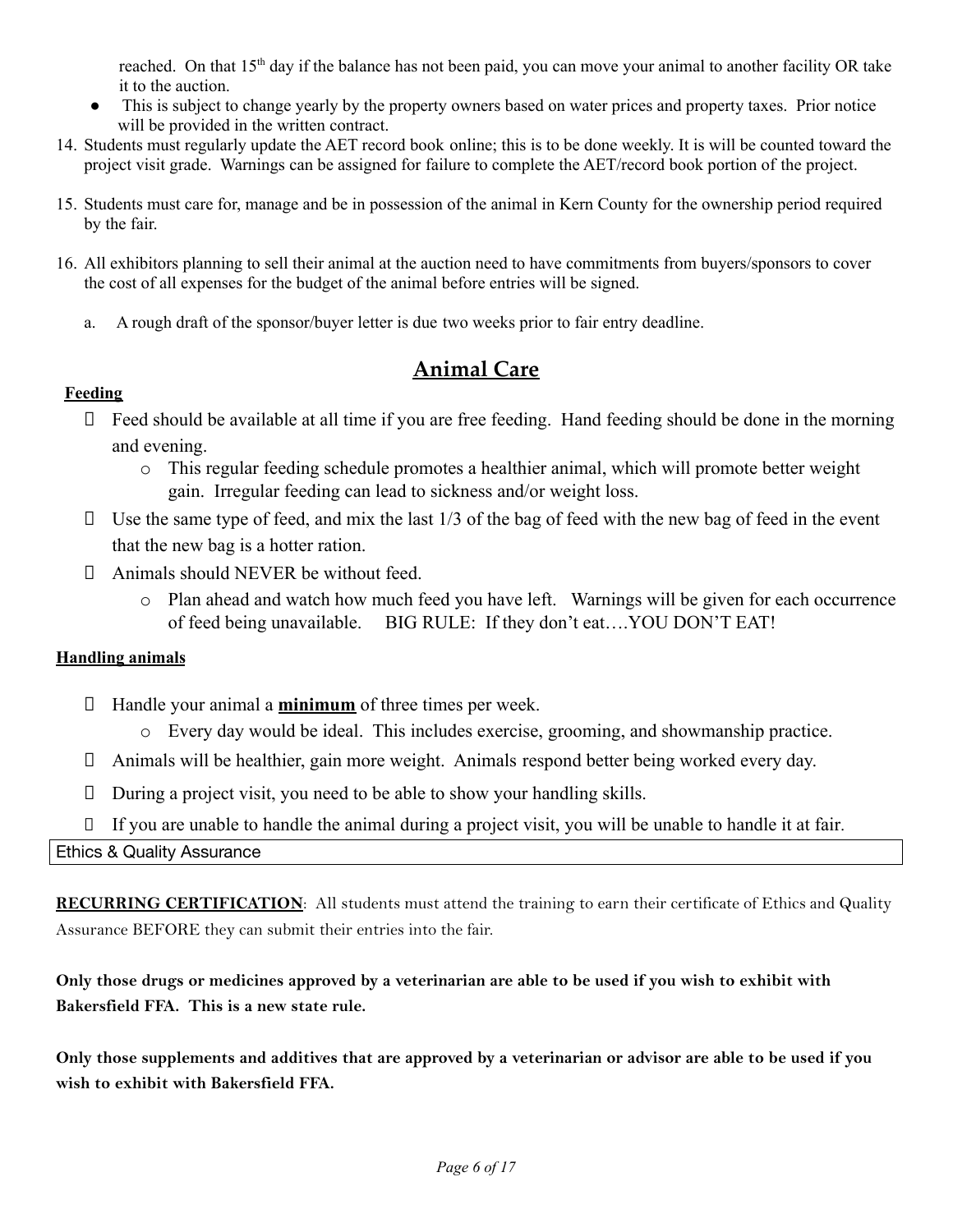People in violation with these rules will be expelled from showing with Bakersfield FFA for a time period determined by the administration,

#### **Water**

#### **Water must ALWAYS be available to YOUR ANIMAL.**

#### **With the hot summer days in Bakersfield, it is inhumane to have any animal go without water.**

ALSO, do not have your animal lay in a large body of water overnight and/or spray your animal and/or pen down after 7:30 pm. This can lead to severe respiratory problems such as pneumonia.

#### **MAINTAINING A CLEAN PEN FOR YOUR ANIMAL**

A clean environment promotes healthy animals. Removing fecal matter is a preventative measure to control the fly population.

#### ✔ **Each person** needs to **clean their pen at least three (3) times per week**.

Fly traps are to be changed weekly. Those at the school farm will use the natural pheromone traps.

**De –Worming for Internal and External Parasites** (School farm animals will have this provided for them as it is an environmental control.)

Pigs, sheep and goats should be de-wormed every 21-30 days and cattle every 60 days.

Paste De-Wormers Panacur & Safeguard

Injectable & Drench Ivomec

The withdrawal period is very important to note as it the medication needs to be out of the system before arriving at the slaughterhouse.

## **Showmanship**

Showmanship is how well you can exhibit your animal. During your project visits, the student and advisor will go over showmanship techniques. It is the student's responsibility to practice showmanship **between** project visits. -- Determine your philosophy; Analogy: Are you AYSO or Travel Team?

Exhibitors will start with 5-10 minutes per day and work up to  $\frac{1}{2}$  hour per day. This should be done in the cooler hours of the day.

\*\*\*COOL OFF YOUR PIG BEFORE YOU BEGIN PRACTICE.

\*\*\*Do NOT overstress your animal! Showmanship practice should not be detrimental to weight gain.

## **Project Visitations**

- ❖ Project visitations will be on the scheduled calendar days and time provided by the project advisor. Please make arrangements to attend AND stay for the entire project visit.
- ❖ Duration of visit: 1 hour (includes feeding, cleaning, weighing animals, project discussion, practice showmanship)
- ❖ Please plan for this time as you would a sports practice meaning that you stay until we are done.
	- ❑ In the event that you will be tardy, YOU must notify the ADVISOR beforehand.

## **DO NOT SEND A MESSAGE WITH ANOTHER STUDENT OR INDIVIDUAL.**

❑ At the time of the visit, the student and/or parent need to be present. Animals will not be handled if the student/parent is not there for liability reasons.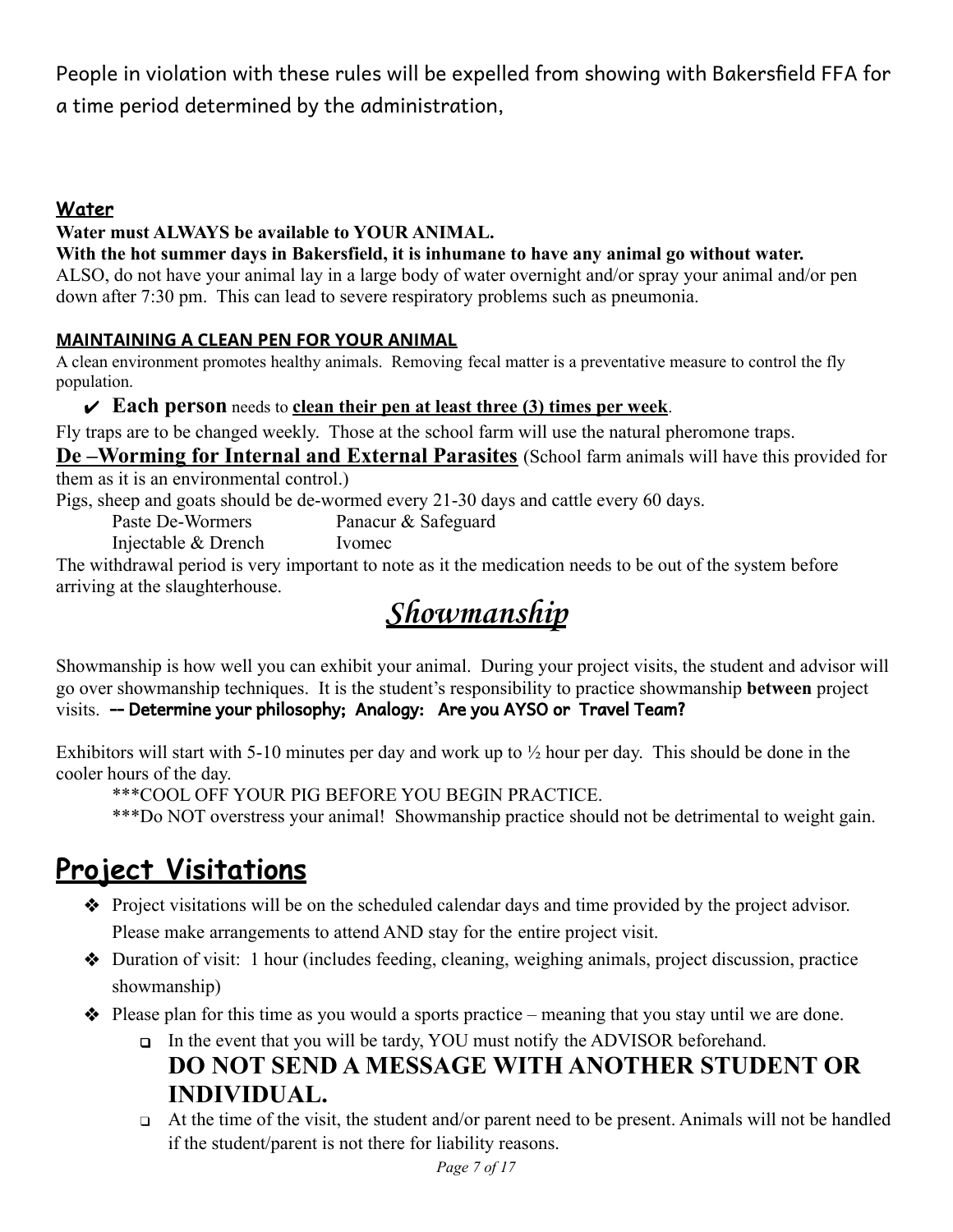- Missed visits without proper notification result in a warning.
- Failure to provide an updated AET at the project visit will result in a warning.

The visit will consist of:

- $\vee$  weighing the animal
- $\vee$  determining rate of gain
- $\triangleright$  observation of handling skills
- $\vee$  checking pen cleanliness
- $\vee$  discussing feeding strategies
- $\mathcal V$  going over recommendations and commendations

A copy of all items discussed will be given to the student/parent at the end of the visit.

IMPORTANT: If you have questions/concerns between visits, please do not hesitate or wait to call.

## **Fair Entries**

- $\Box$  A fair premium catalog can be obtained from the Kern County Junior Livestock Office (located south of the Bud Pavilion at the Fairgrounds – little red building) – this is where it has been available for past years but may change, the Main Office on South P Street, or online. Entries are ONLINE this year.
- $\Box$  It is the exhibitor's responsibility to complete the online forms, submit the pictures, and submit payment to the livestock office at the Kern County Fairgrounds by the specified due date(s).
- $\Box$  Also, please read the rules in the premium book regarding your specie. Ask questions you may have early.
- $\Box$  All students will sign up for their respective exhibit/market classes as well as showmanship. Showmanship is mandatory.

| <b>Veterinary Clinics</b>                 |  |  |
|-------------------------------------------|--|--|
| Dr. Thurman ****                          |  |  |
| 12816 Jomani Drive, Bakersfield, CA 93312 |  |  |
| $(661)$ 589-9900                          |  |  |
| Dr. Ansolabahere                          |  |  |
| 322-8793                                  |  |  |

#### FEED STORES

| Round Up          | <b>Tractor Supply</b>     |
|-------------------|---------------------------|
| 5805 Rosedale Hwy | 2749 Calloway Drive, #560 |
| 327-1301          | 589-1504                  |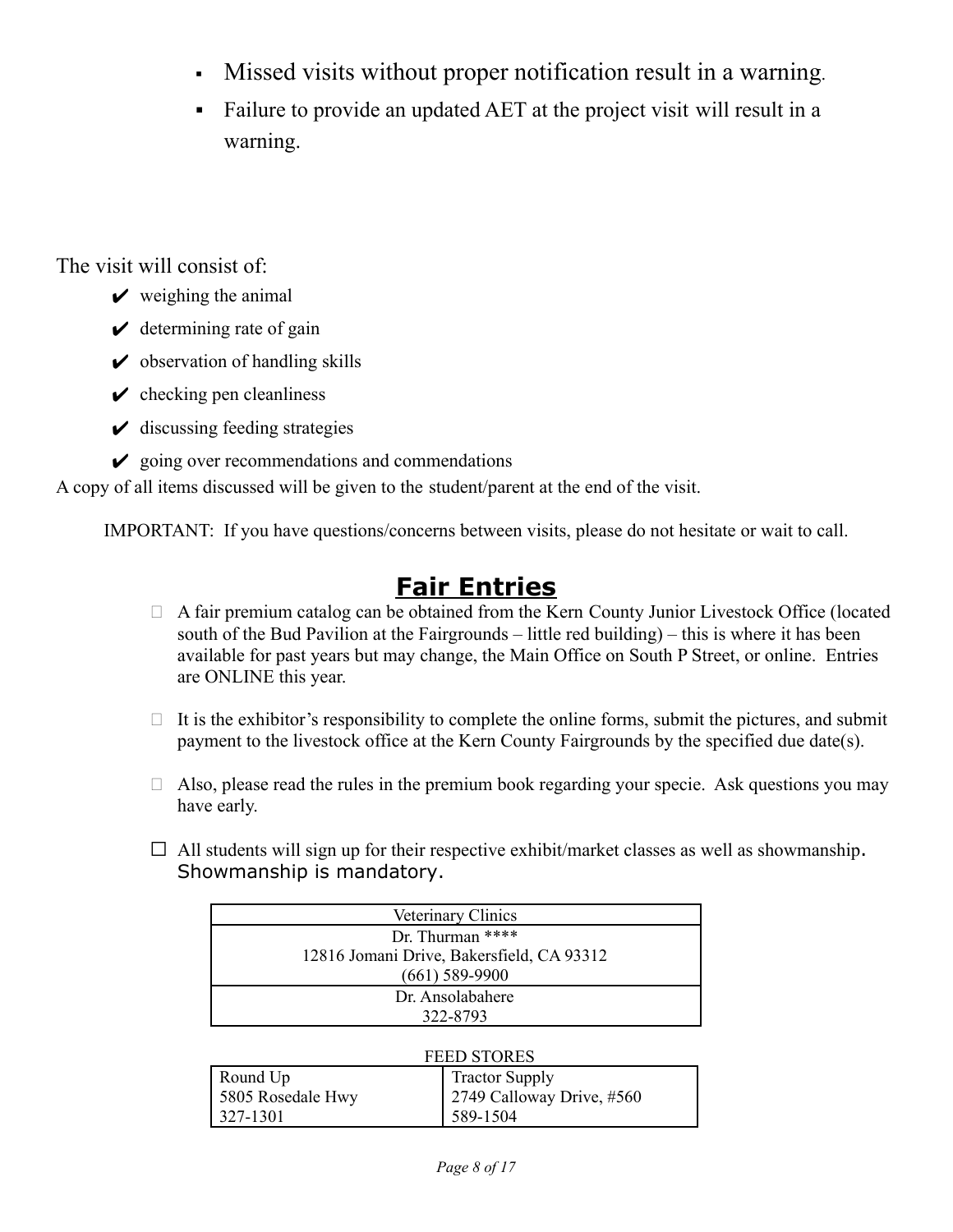#### **Advisors' Phone Numbers**

Mrs. Eyraud: 201-1673 Mrs. Wilke: 303-7507

## **CONSEQUENCES**

- ❖ Students will be given a total of TWO warnings during the course of the project for not following the guidelines set forth in this packet. On the THIRD warning, regardless of whether the animal is at school, home or another facility, fair entries will not be approved. If it has already been approved, it will be pulled from the Kern County Livestock Office.
- ◆ Other reasons an exhibitor may not end up showing include:
	- ⮚ **Failing to turn in entries on time;**
	- ⮚ **Failing to get animal(s) ear tagged/nose printed/hair sample for DNA/pictures, etc. on the correct date;**
	- ⮚ **Failing to attend the mandatory parent AND exhibitor meeting;**
	- ⮚ **Failing to attend the fair pen set up day at the fair;**
	- ⮚ **Receiving 3 warnings during the summer for non-compliance of the rules;**
	- ⮚ **Receiving 3 warnings during the fair for non-compliance of the rules.**
- ❖ Parents/Guardians are to ensure that they **and/or** their child will handle any

disagreement/dispute for the duration of the project as well as at the fair in a professional and discreet manner that is respectful of the advisor's profession so as not to undermine the advisor's authority. Any occurrences that are conflict with this rule will result in the child/children not exhibiting at subsequent fairs.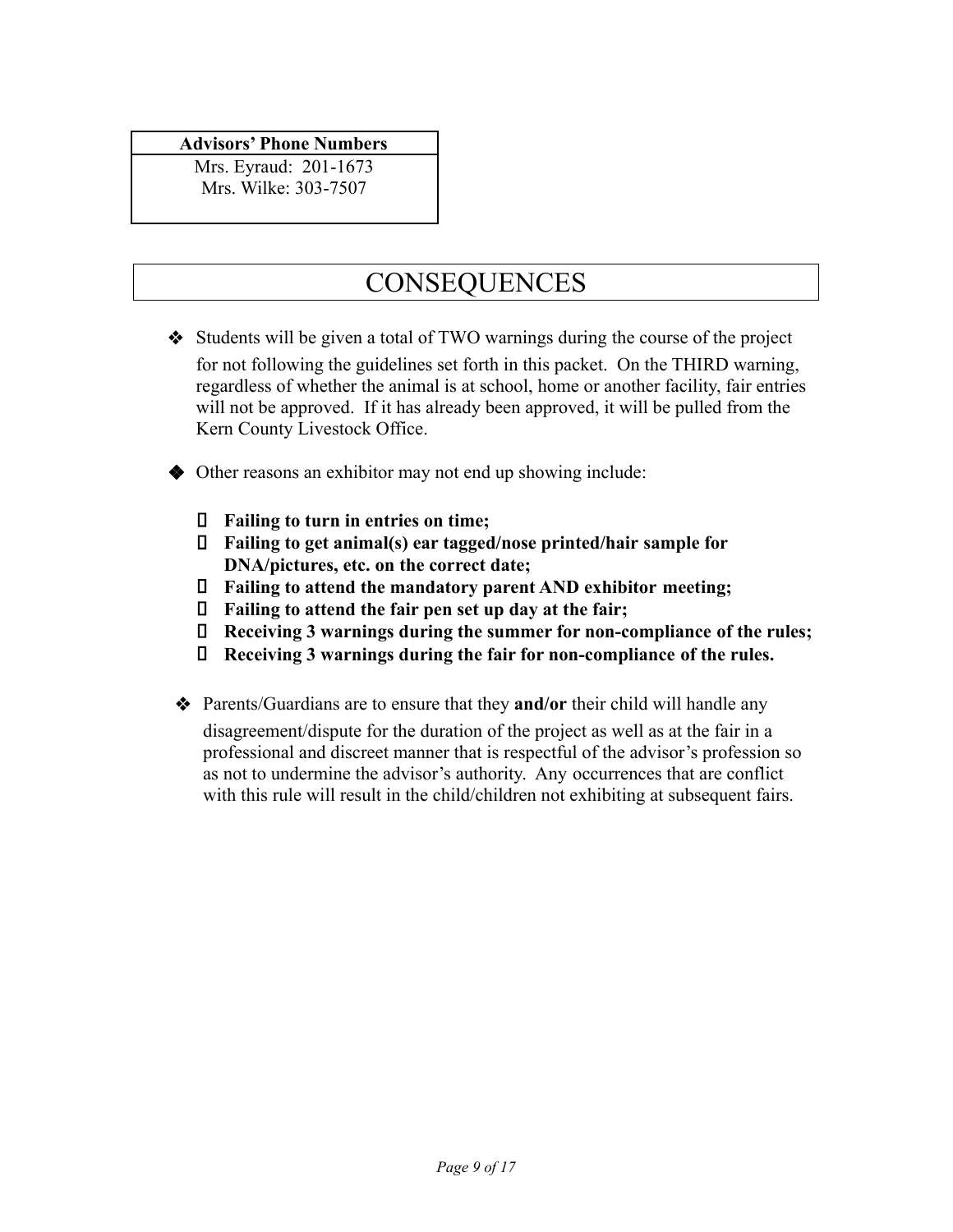## **Bakersfield High School FFA Kern County Fair Livestock Exhibits**

Rules & Expectations While at the Fair

*The following includes, but is not limited to, the summation of the rules and expectations for members of the Bakersfield FFA group at the Kern County Fair.*

Please note that students will be supervised on show and auction days by their specie advisor. If the advisors make arrangements for another advisor to supervise, it is at their discretion. On non-show days, advisors are available to supervise students from 7:15 am - 3:00 pm during the weekdays. Any deadlines and paperwork that are to be met by exhibitors must be handled during those hours on the assigned day OR prior to that day OR by arrangement with the exhibitor's specie advisor. Ag advisors are not required to stay after contractual hours or on the weekends, but if they choose to do so, it is voluntary.

#### **I. Attendance**

- 1. All members will be excused for ONLY those days they show and/or sell their animal at the fair.
- 2. Students on the fairgrounds on non-cleared days during school hours will be reported as a cut to the attendance office. In addition, students will be asked to leave their exhibit until after school hours.
- 3. Additionally, some members will be excused on non-show and/or non-sale days with the assignment of "Barn Duty" during the hours of 7:45 a.m. to 3:00 p.m. Only those members approved to be on "barn duty: will have a cleared absence.
	- a. Those people assigned to barn duty will be responsible during the hour's 8:00 a.m. to 3:00 p.m. only (and only after the other individuals have taken care of their own animals and pens). They are responsible to:
		- a. Arrive on time and stay for the duration of their assigned barn duty.
		- b. Clean soiled bedding out of the pens as it happens during the day.
		- c. Make sure water is clean and available to animals.
		- d. Make sure animals are cool and comfortable.
		- e. Make sure equipment is put away neatly.
		- f. Make sure the tack box is organized and clean.
		- g. Make sure the aisles around our pens are kept clear and clean. They usually require being swept every half hour.
		- h. Complete homework.
		- i. Answer the public's questions.

#### **II. Livestock Barns**

- A. All members will be responsible to show up **on time** to the fair grounds for feeding, cleaning, showing, and auction.
- B. All animals in ALL barns must be clean and have their bedding clean in the morning by 7:45 a.m. and in the evening between 5:30-7:30 p.m.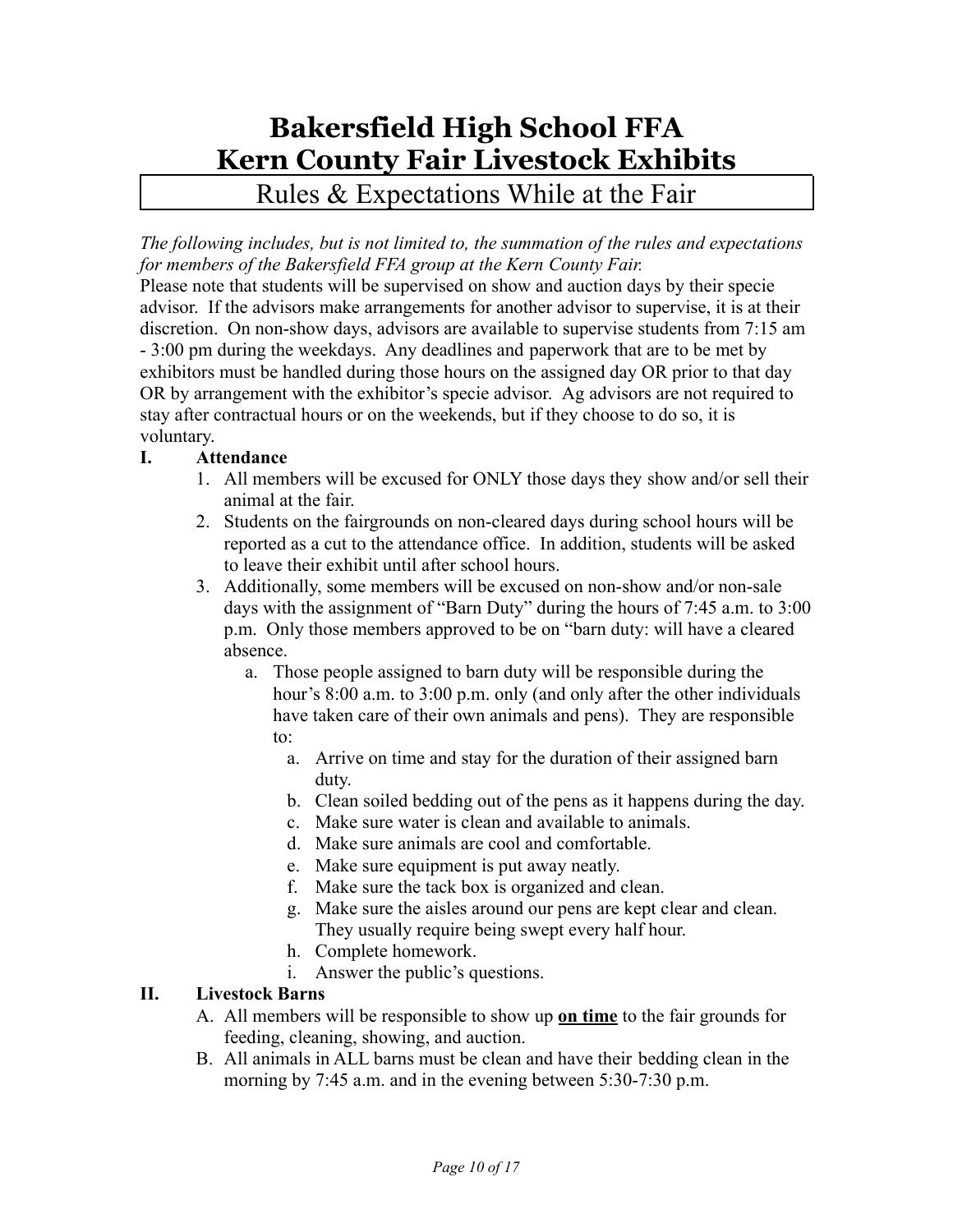- 1. There will be a sign in board in each barn. All exhibitors are expected to SIGN IN upon completion of feeding and cleaning in the morning **and** evening.
- 2. As there are many exhibitors in all barns, it is difficult to see when all exhibitors come and go. Failure to sign in will result in a warning.
- **C. Members are expected to work together as a team.**
- D. Personal differences need to be set-aside for the duration of the fair. If you are unable to do so, please consider finding an alternative group for exhibiting livestock, i.e. 4-H.
- E. All equipment, animals, etc. will be kept with the BHS FFA in either the chapter's or personal tack boxes.
	- 1. Some students preparing tack on the Tack Preparation Day will receive a key for the tack box. DO NOT LOSE THE KEY!
	- 2. Tack box keys can be returned at the conclusion of fair, or students may pay a \$5.00 fee for lost or non-returned keys.
	- 3. All exhibitors using the tack box are to keep the tack box clean, organized and locked when not in use.
	- *4.* DO NOT loan out equipment or your key.
- F. It is the responsibility of the entire group to maintain a clean aisle walkway, pens, and storage area for tack.
- G. It is each exhibitor's job to feed, water and clean his or her **own** animals. Exceptions are made when students have conflicting school activities, but not "extra" activities at the fair, i.e. concerts and shows.
- H. Exhibitors are to follow the leadership of the advisor.
- I. Defiance will not be tolerated.
- J. BHS FFA members represent BHS. Each exhibitor's best behavior and

conduct is expected at all times!

- 1. Tardiness
	- a. Reporting times are given in the Section II B of these expectations. Anyone later than 15 minutes past those times will receive a warning.
- K. Overall Behavior
	- 1. Students are to conduct themselves in a proper manner, dress respectably, and use good, clean language.
	- 2. As this is a school activity, all school and district rules apply.

#### **III. Responsibilities**

- A. FFA Uniforms
	- 1. You are expected to wear the appropriate FFA livestock show uniform – white pants, white collared shirt, FFA jacket, and FFA tie/scarf. Please select neutral colored tennis shoes or boots.
		- a. Uniforms are to be worn on:
			- 1. Showmanship Day
			- 2. Market Day
			- 3. Sale Day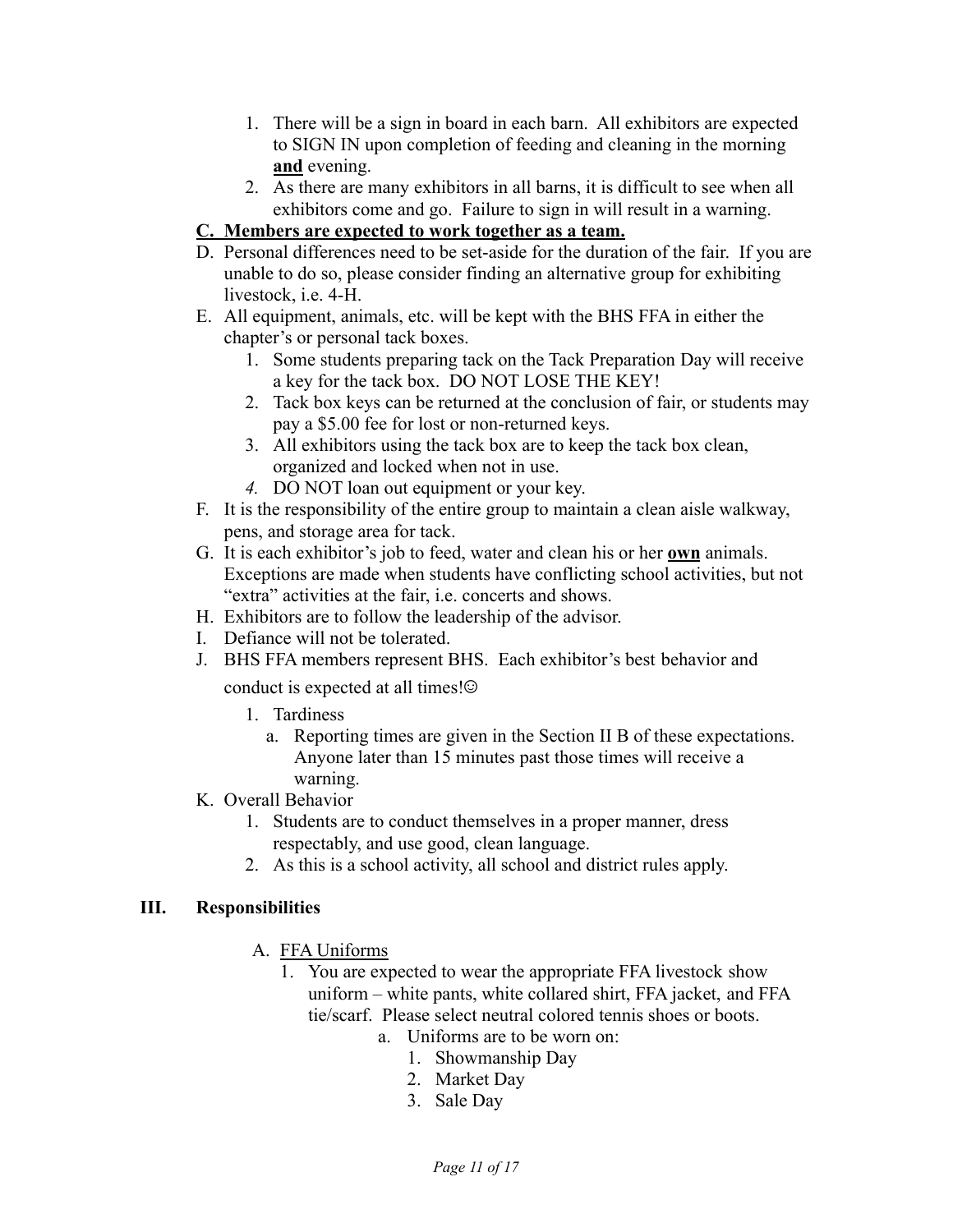- 2. FFA Jackets are to be purchased at the latest in AUGUST to ensure that they arrive for the fair.
- B. Transportation
	- 1. A signed parent permission form is due to me before fair begins.
	- 2. Additionally, if you would like to drive yourself (and only yourself as no other members can be transported by or with you), you and your parents must sign and return the transportation form to me prior to the fair.
	- 3. Anyone needing a ride from me to the fairgrounds will need to coordinate a pick up time and location prior to the beginning of the fair.
- C. School
	- 1. It is the student's responsibility to get any assignments they will miss for the days they have been cleared to miss.
	- 2. It is the student's responsibility to complete and turn in all missed assignments.
	- 3. Grades will be checked by the advisor at the end of the first quarter. Those not earning a 2.00 GPA with at least a C in their agriculture class will not be eligible for an entire year and will include the next Kern County Fair.
- D. Show, Grooming, & Auction
	- 1. All exhibitors are responsible to groom their own animals. Parents and advisors are there to advise – **not do the work for the exhibitor.**
		- **a. THIS RULE IS IN THE PREMIUM BOOK. If the student cannot groom at least half of their animal without adult help, they need to find another organization.**
	- 2. The advisor will make the final decision regarding which animals will be selected for the pen of six in sheep and swine and pen of three in beef.
	- 3. Sale declaration (Sell or No Sale) must be made by 3:00 p.m. on the Monday **after** market classes. Failure to do so will result in the animal not being sold through the Kern County Junior Livestock Auction.
		- a. The Monday following Market Classes during the fair is when the ag teachers in charge of their specie(s) must declare which animal is selling. At the PARENT & EXHIBITOR MEETING in August, a SALE DESIGNATION FORM is provided to all parents and exhibitors. The SALE DESIGNATION FORM is due to your specie advisor by 3 pm on Monday following the Market Classes during the fair. Failure to submit it by that time (or a handwritten version that provides the same details) will result in "NO SALE" being marked for ALL animals. It will be up to the parent and/or exhibitor to contact the livestock office to make any changes. It is at the livestock office's discretion after 5 p.m. as to whether or not they will charge the \$75 fee (or the current rate set by the fair).
	- 4. Only the exhibitor is allowed to show and sell THEIR animal.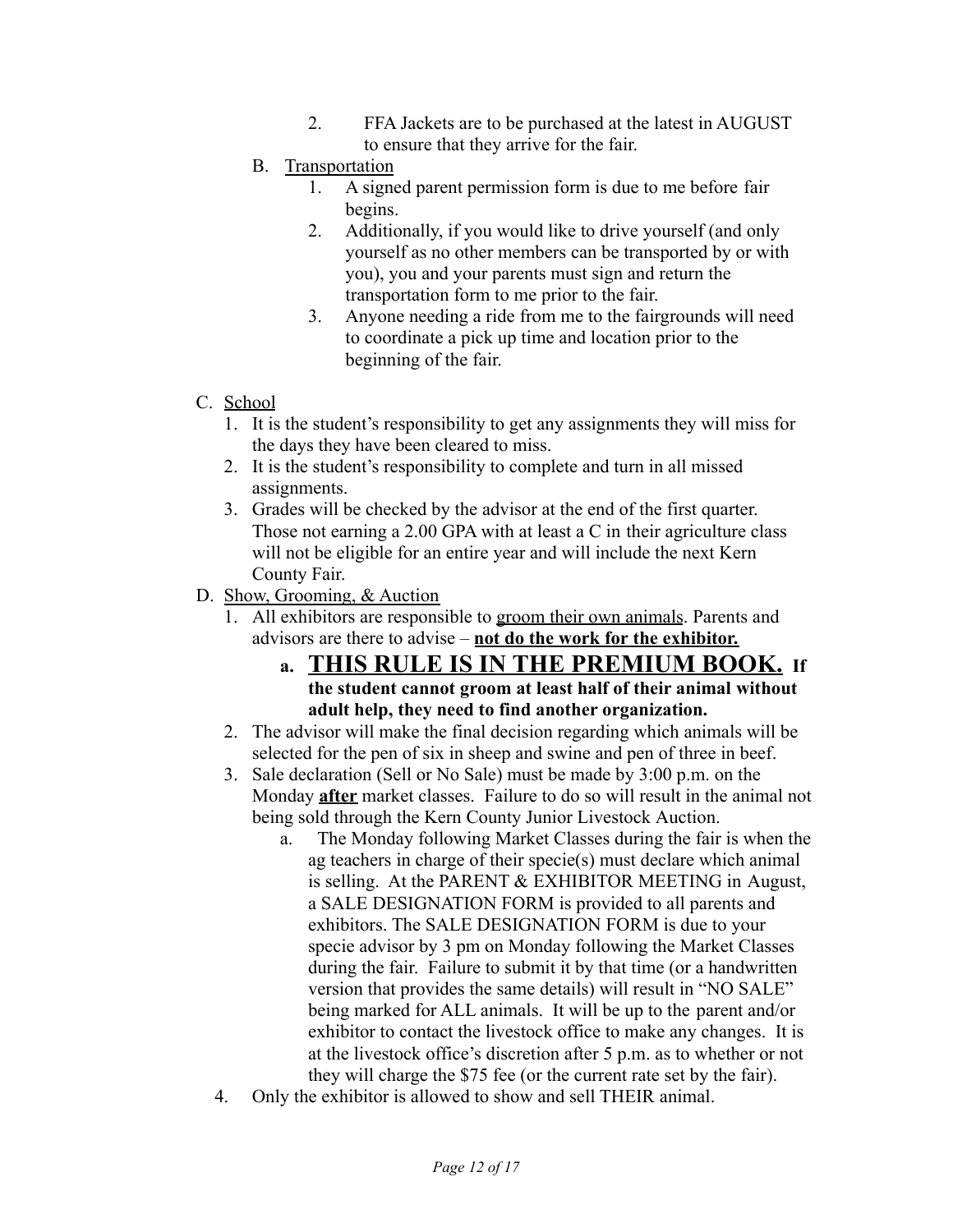- 5. Only one animal may be sold.
- 6. Kern County Fair animal identification tags **ARE NOT** to be removed from any animal's ears by an individual for any reason. They are required for release and/or auction.
- 7. All BHS FFA exhibitors selling through the Jr. Livestock Auction are required to work at any of the three auctions for a total of two complete hours. An advisor must see you working. Check in AND out with them. This does not include your sale time. Do not wait until the last day in the afternoon to do your hours. Failure to find a place to work is not the department's responsibility.
- 8. Fair thank you letters will be due within two weeks of receipt of buyer list. Thank you letters must all be handwritten and presented to the advisor BEFORE they are mailed.
- E. Fair Passes
	- 1. Each exhibitor will receive only one fair pass.
	- 2. To receive the fair pass and family-parking permit, students must provide the advisor with an updated record book.
	- 3. It is recommended that exhibitors laminate their fair passes as the fair will not replace washed, lost, etc. fair passes.
	- 4. Parents and family members can purchase 7 day or entire fair passes in the livestock office before the fair starts – usually in September.
	- 5. Only one gate 39 pass is issued per family.
- F. Fair Time Warnings
	- 1. A total of three warnings will be giving for any infractions of the rules above.
	- 2. After the second warning is given, on the third warning, the exhibitor will be dismissed from the show and/or auction.

## **Auction**

1. If there are any questions concerning the paperwork, auction process, or sale of an animal, please ask an ag teacher before the fair during one of the project visits. **Please do not wait until the fair.**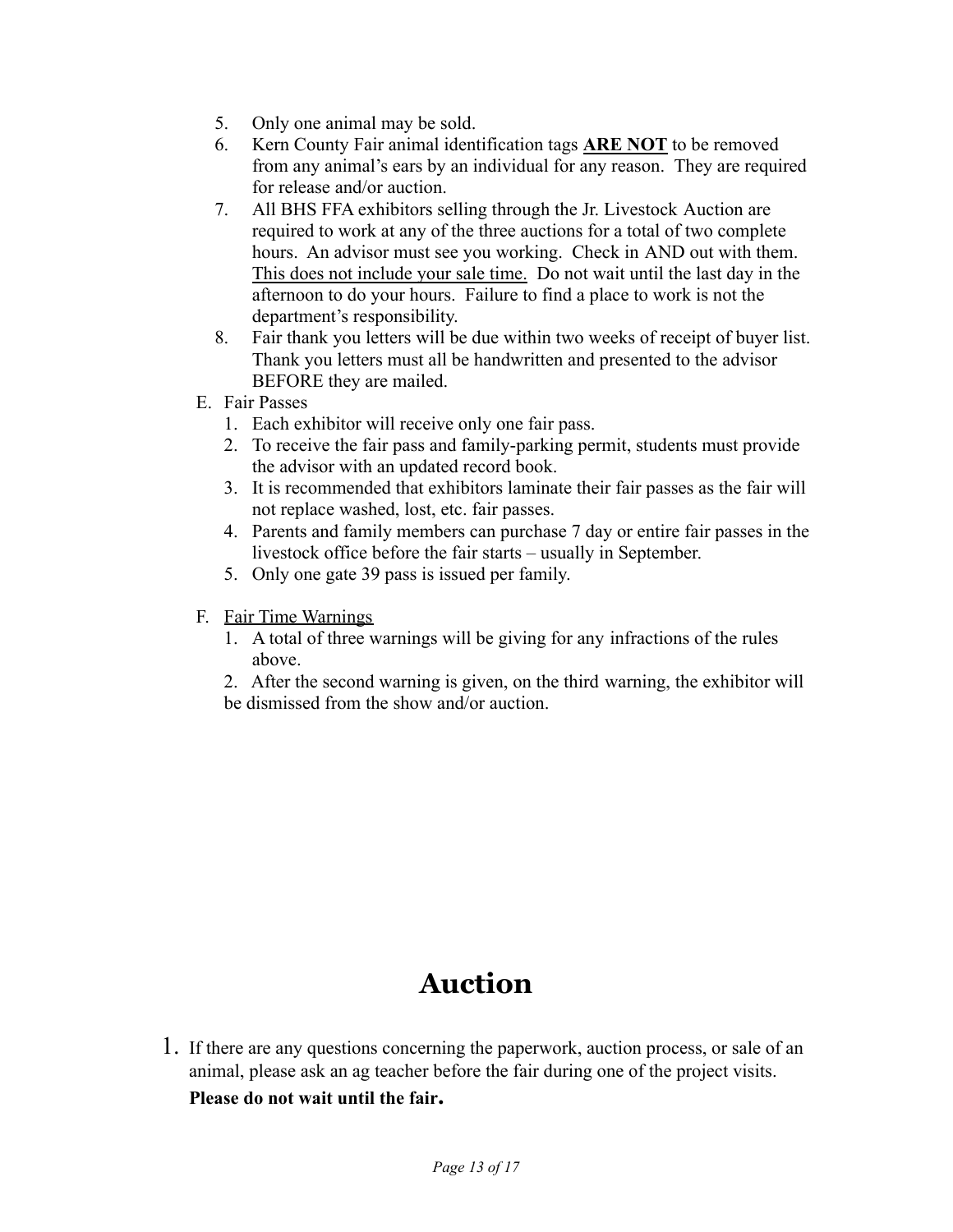- 2. Every student who would like to secure a good profit must find a buyer no later than the mid-August, and certainly before the last Wednesday of fair. Please do not procrastinate about doing this!!! Start early. Those who have not done this before need to start asking questions early! We are not guaranteed that Buyer #9 is coming back. However, in the unfortunate event that you do not have a buyer, please talk to us as there are options.
- 3. YOU MUST RUN SPONSORS THROUGH THE AUCTION OFFICE FOR THEM TO RECEIVE TAX CREDIT AND TO BE LEGAL. If you collect money on the side to avoid losing the commission, you risk being sued for these monies.
- 4. The Monday following Market Classes during the fair is when the ag teachers in charge of their specie(s) must declare which animal is selling. At the PARENT  $\&$ EXHIBITOR MEETING in August, a SALE DESIGNATION FORM is provided to all parents and exhibitors. The SALE DESIGNATION FORM is due to your specie advisor by 3 pm on Monday following the Market Classes during the fair. Failure to submit it by that time (or a handwritten version that provides the same details) will result in "NO SALE" being marked for ALL animals. It will be up to the parent and/or exhibitor to contact the livestock office to make any changes. It is at the livestock office's discretion after 5 p.m. as to whether or not they will charge the \$100 fee (or the current rate set by the fair).
- 5. If you pull the animal from the auction after it has been submitted for sale, you forfeit your eligibility to show and sell at the Kern County Fair for 2 years. It also costs \$75 (or the current rate set by the fair) to withdraw and/or change the sale order.
- 6. At the auction, your parent, or an adult previously arranged, must be present to sign the sales slip if your prearranged buyer cannot be present. That adult must be present to sign the sales slip. The advisor WILL NOT sign the sales slip under any circumstances.
- 7. You need to be in an official FFA dress uniform at the sale, and you must sell your own animal.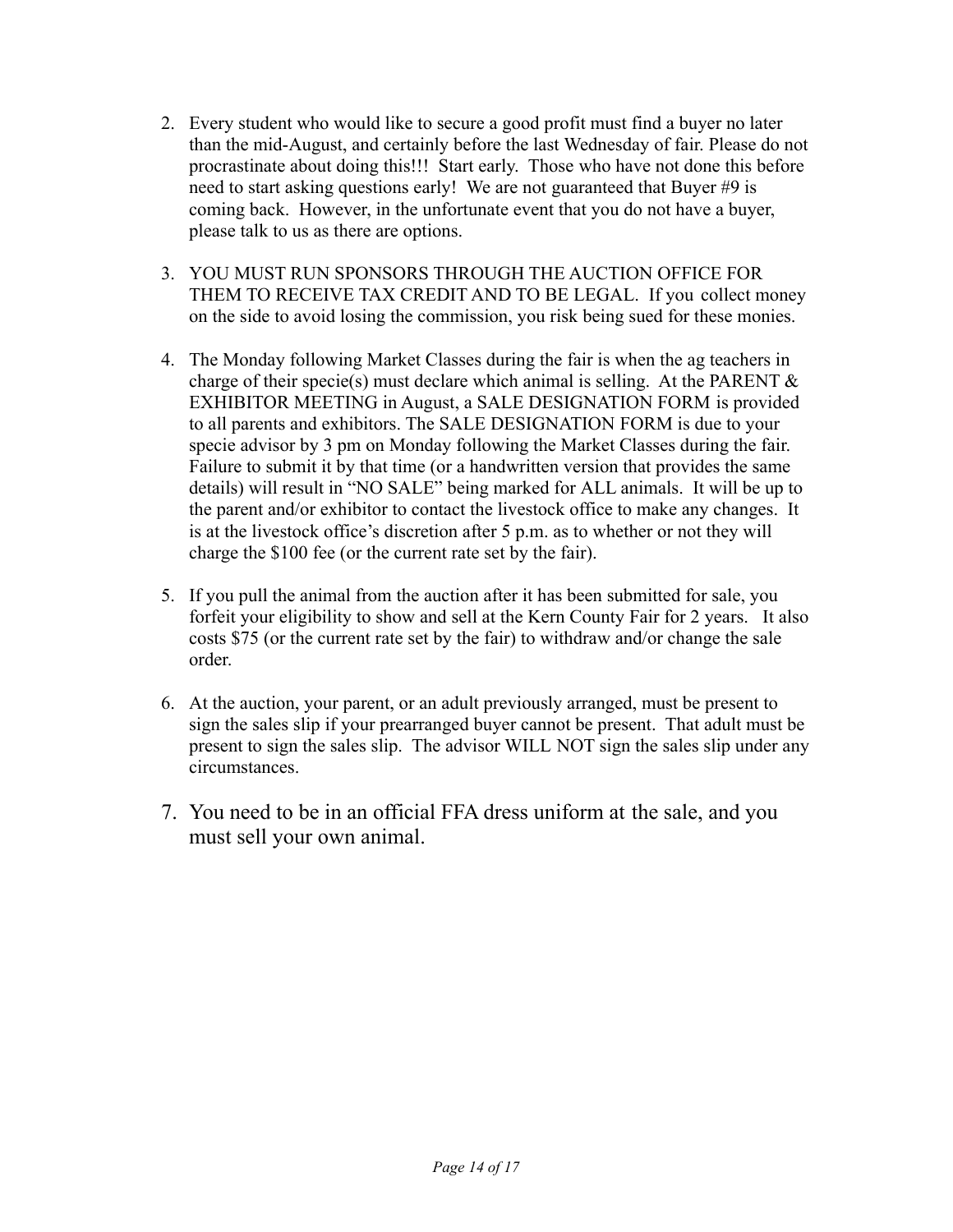### Auction Papers - Buyer Forms

The process may be a little different this year, so please bear with us as we learn how it will work. The Livestock Office has taken over the auction, so things may be similar or completely different. If they are the same/similar, the following information will be applicable.

- 1. The Sponsor form is the same as the buyer form. Buyers and sponsors are given the same title in the auction office. There is only one distinction in filling them out- whether you check the buyer or donation (sponsor).
- 2. Make sure all information is COMPLETELY filled in and is legible on ALL copies.
- 3. Make sure that the appropriate specie is marked.

#### *MONEY – Collection & Requirements*

- 1. All buyers/sponsors that are new must pay by the day of the auction regardless of the amount.
- 2. All returning buyers/sponsors at \$500 or less must pay by the day of the auction.
- 3. All returning buyers/sponsors at \$501 or greater can be billed or pay by the day of the auction.

Buying the Animal

- 1. There are two ways to sell your animal. You can have someone buy the whole animal  $or$  two parties each buy  $\frac{1}{2}$  of the animal. (Steers can sell in  $\frac{1}{4}$ , but will</u> need to talk to the beef advisor.) The price that you ask for is not necessarily the "total bid" price. Any donations that you receive can be added to the "bid" BEFORE you sell.
- 3. Options for buyers:
	- *a.* **Resale:** The buyer wants to help you out, but they don't want the meat or the animal. What will happen is that animal will go across the auction block and then be sent to another market to be sold again. If your buyer chooses this option, they only pay for the difference between their agreed price and the market price that day.
	- *b.* **Custom Processing:**The buyer wants the animal for their freezer. An example is *Farmer's Wholesale* located off Taft Hwy. It is a custom processing facility. Your buyer will have to pay the agreed price per pound  $+$  the kill charge (about  $$35$ ) + the cut and wrap fees (\$60-\$100+). Please let them know this up front, otherwise they will be shocked when the auction bill comes, or when they pick the meat up from the butcher.
	- *c.* **Live Pick Up:** The buyer wants to take it home. Or they can ask you to take it home to feed it out for the next month to 1 ½ months. You will need to factor that additional time, travel and feed cost into your price that you ask for your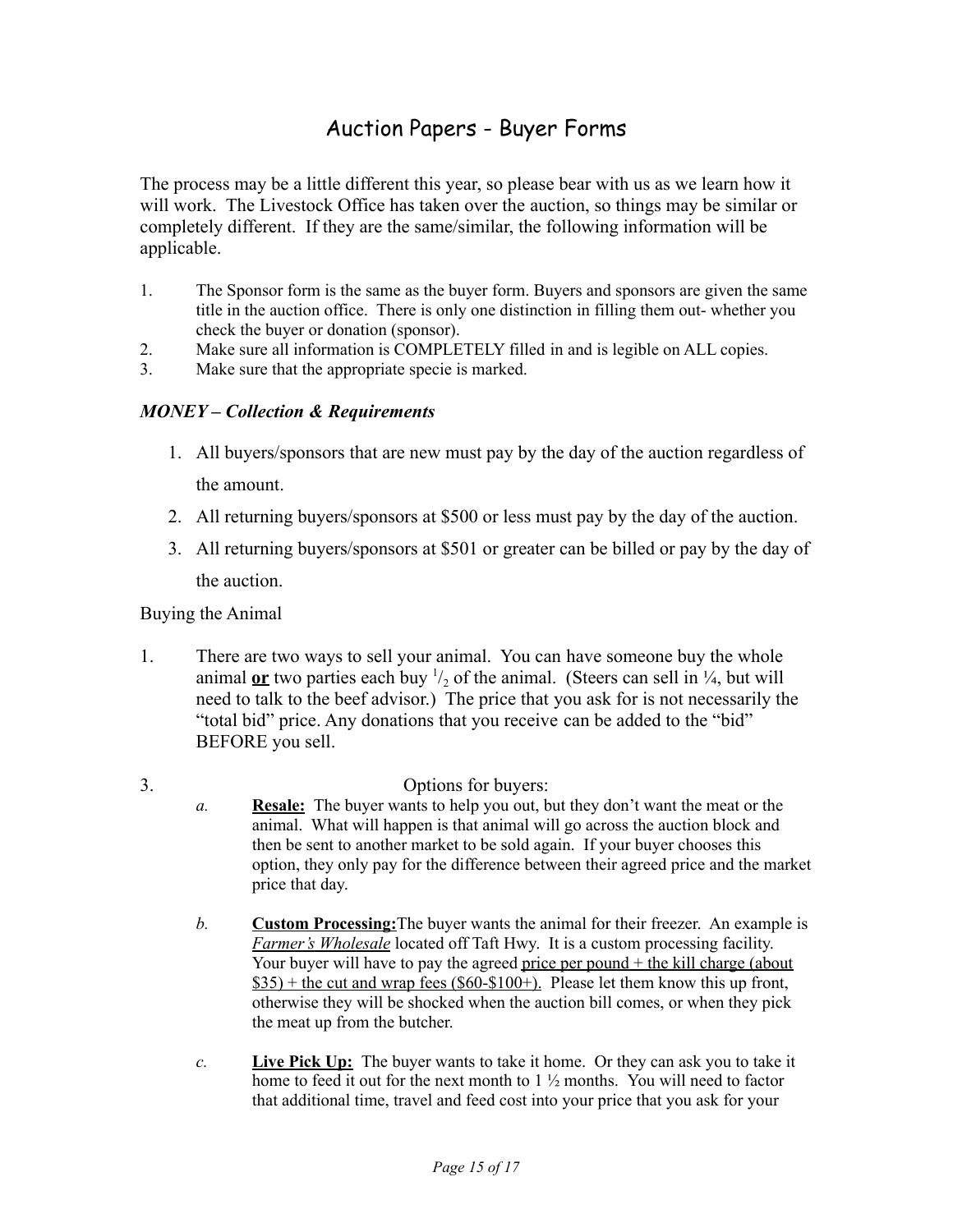animal. You will also need to factor in the cost of the cut and wrap as well as the kill charge if they ask you to pay that.

#### *Figuring Out Bid Price*

- 1. Your parent or the signed representative MUST be present at auction to do the actual bidding as specified in your fair packet.
- 2. The price is the total amount of all money collected. Need help? Ask your advisor in advance of the fair.

#### **Distribution of Forms**

- 1. So what do you do with these forms when they are completed???? Here is where the copies go:
	- a. White- Auction Office
	- b. Yellow- Buyer/Sponsor
- c. Pink-Exhibitor/Parent
- 2. If you are requesting help, any cash or checks that accompany paperwork are to be turned in to one of the advisors.
- 3. If you are handling your own paperwork, PLEASE do not wait until the day before or day of the auction. Procrastination on your part does not constitute an emergency on their part. Plan ahead! You have all summer!

#### **Thank You Letters**

- 1. Thank you letters are due two weeks after names and addresses have been provided to students. If you cannot accomplish this on your own, a date will be assigned for students to stay after school.
- 2. The thank you letter should be a minimum of three paragraphs to include at least the following information:
	- a. A thank you for buying/sponsoring the animal,
	- b. Information about your project and experiences with it,
	- c. Plans for use of the money (be professional)
	- d. A reminder of the cut and wrap facility of their choice with the appropriate phone number and address, (FOR BUYERS ONLY),
	- e. A reminder to contact the cut and wrap facility to discuss preferences, (FOR BUYERS ONLY),
	- f. A reminder that if there are any problems with the billing to contact the Ag. Department at 324-9841,
	- g. And your hope that they will continue to support the FFA and the Junior Livestock Auction.

## **How to get Buyers/Sponsors**

Here are some tips to get buyers/ sponsors.

 $\Box$  Make a list. Businesses, family members, friends of the family- anybody that will pay their bill is a potential buyer/sponsor.

Don't force the people to help you- they have to want to help!